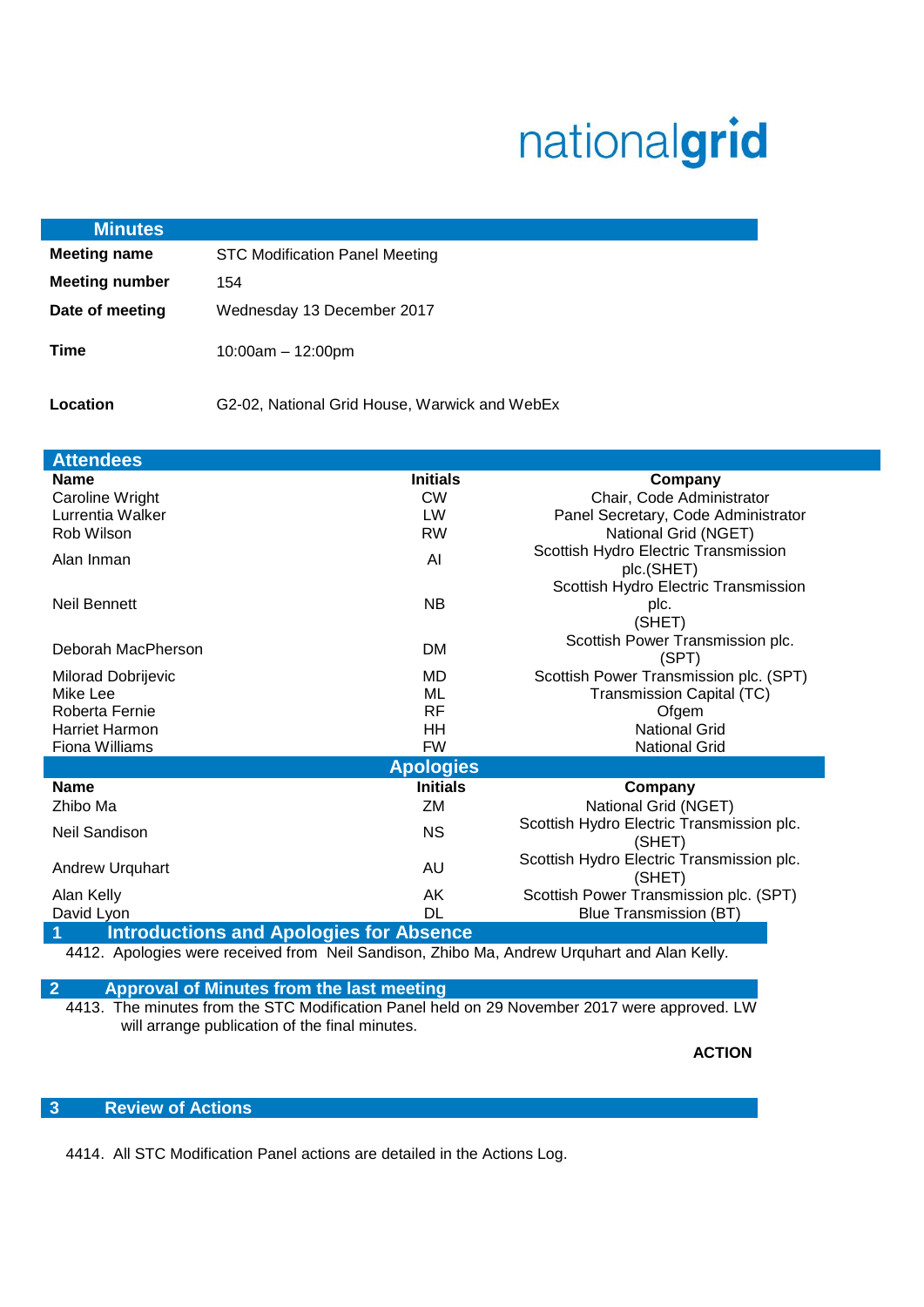#### 4415. **Modification Tracker**

All STC progression updates are detailed on the Modification Tracker.

### 4416. **Impact on SO and TO Legal Separation**

LW provided an update on SO and TO legal separation on behalf of the National Grid SO separation team. LW advised the Panel National Grid is progressing changes to the outstanding STCPs and STC drafting and still aim to circulate those drafts to the TO's on 24 January.

There has been a meeting between National Grid and the TO's (6 December 2017) to talk about the need to have a new STCP16-2 for week 42 data and National Grid is currently considering the comments made in that meeting. The expectation is to submit the following to the March STC Panel;

- 1 STC Mod Proposal with the design changes to Section B (Governance), Section C (Site Capability Specs), Section D(Site Responsibility Schedules) and Section G (Week 42 Data subject to Point 2 above) together with all NGET changes throughout the document
- 1 STCP Mod proposal with all the STCP'S that need NGET changes only
- 1 STCP Mod proposal with all the STCPS that need design changes (e.g. STCP01 and STCP02-1)

CW noted to the Panel this will remain as a standing agenda item for future Panel meetings. **ACTION**

## 4417. **STCP11-4**

MD advised the Panel at the last Network Access Policy Workgroup STCP11-4 was reviewed and that there had been positive progression. He advised due to the amount of work with the SO and TO legal separation further changes are required to the draft proposal. He noted in quarter one 2018 the aim is to work with the team involved to put a milestone plan in place for the development of the new STCP.

MD noted a further agenda item discussed at the Network Access Policy Workgroup was regarding the SO buying enhanced service from the TO. He noted the project is looking at that element with generators who have a known connection and asking for service from the TO. MD advised STCP11-1 is being reviewed but requires further investigation, he advised the Panel he will have further updates throughout 2018.

## 4418. **New STCP (result of CUSC modification)**

HH from National Grid delivered a presentation on a potential new Proposal to amend STCPs (likely to be STCP13-1 & STCP14-1) as a result of CUSC modification CMP286 being raised.

DM noted to the Panel would it be beneficial to have a TO representative on the Workgroup, CW advised this would need to be taken to the CUSC Panel for the Panel to approve the TO Workgroup member nomination as TO's are not partied to the CUSC. CW advised the Panel ten CUSC Parties have nominated themselves to sit on the Workgroup.

HH advised she will come back to future Panel meetings and update the Panel on the progression of this modification.

**ACTION** 

## 4419. **System Performance Monitoring**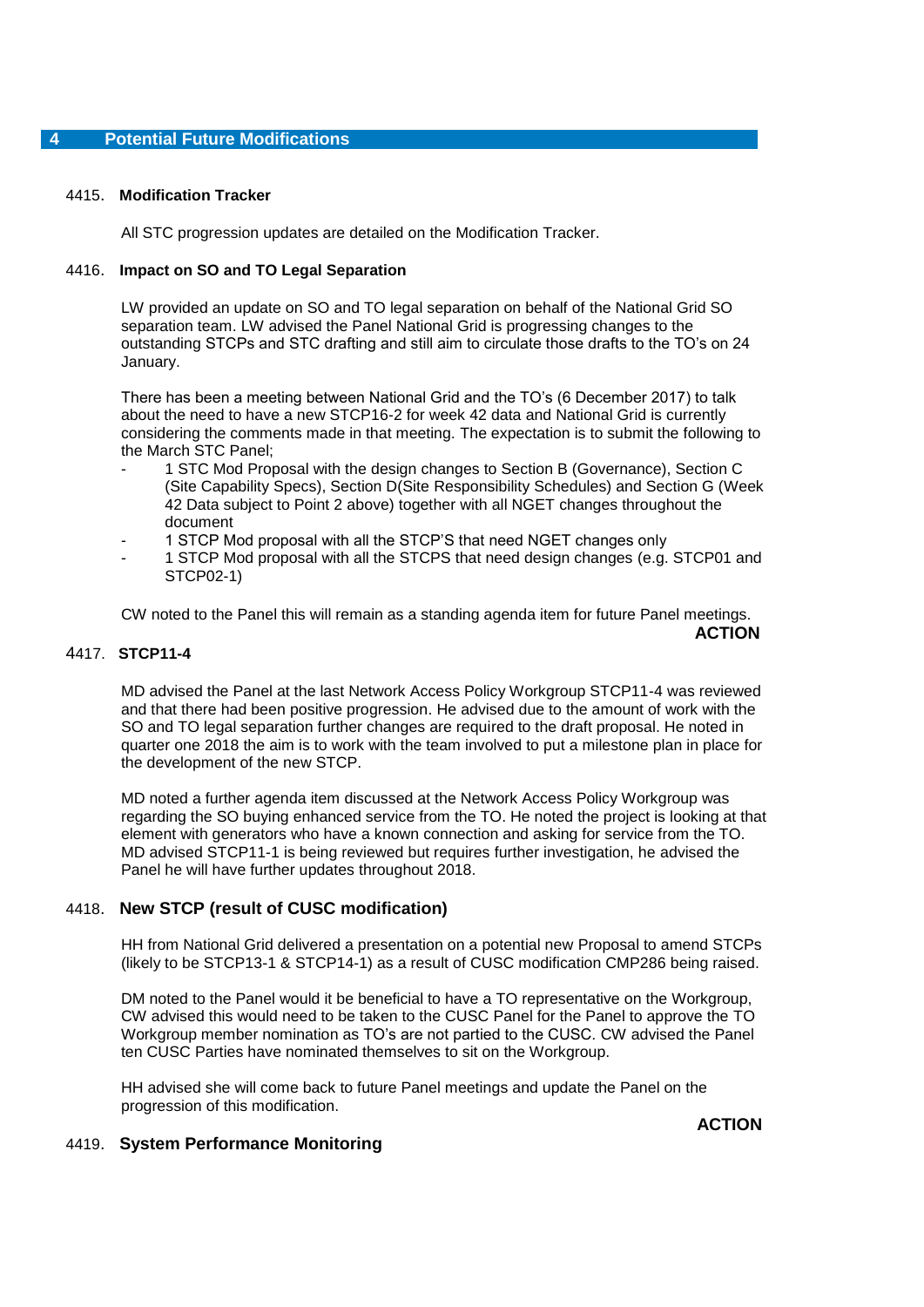FW from National Grid delivered a presentation on System Performance Monitoring STCP. She advised the Panel Working groups had been formed to discuss the STCP change. FW noted she is looking to set up another meeting in the New Year to further discuss the STCP requirements and intends to submit the STCP to the June 2018 Panel. She advised the TO's to discuss internally with colleagues on who should attend the meeting and contact either FW or the STC Panel Secretary if they want to attend the meeting.

## **ACTION**

## 4420. **SIF and LARF Methodology (STCP13-2)**

The STC Panel had no further comments on STCP13-2; this will be formally raised at the January 2018 STC Panel.

#### 4421. **STCP19-3**

NB had further comments on STCP19-3 which had been sent to the Proposer. STCP19-3 will be formally raised at the January 2018 Panel.

### **5 New STC / STCP Modification Proposals**

4422. There were no new STC/STCP modification proposals.

## **6 Evaluation Phase/Workgroup Updates**

4423. There were no new Evaluation Phase/Workgroup Updates.

## **7 Evaluation Phase Reports**

4424. There were no Evaluation Phase/Workgroup Updates.

#### **8 Initial Modification Reports**

4425. There were no initial Modification reports.

## **9 Proposed Modification Reports**

4426. There were no proposed Modification Reports.

#### **10 Modification Reports**

4427. There were no Modification Reports.

## **11 Pending Authority Decisions**

4428. There were no pending Authority Decisions.

## **12 Authority Decisions**

4429. There were no Authority Decisions.

## **13 Implementation**